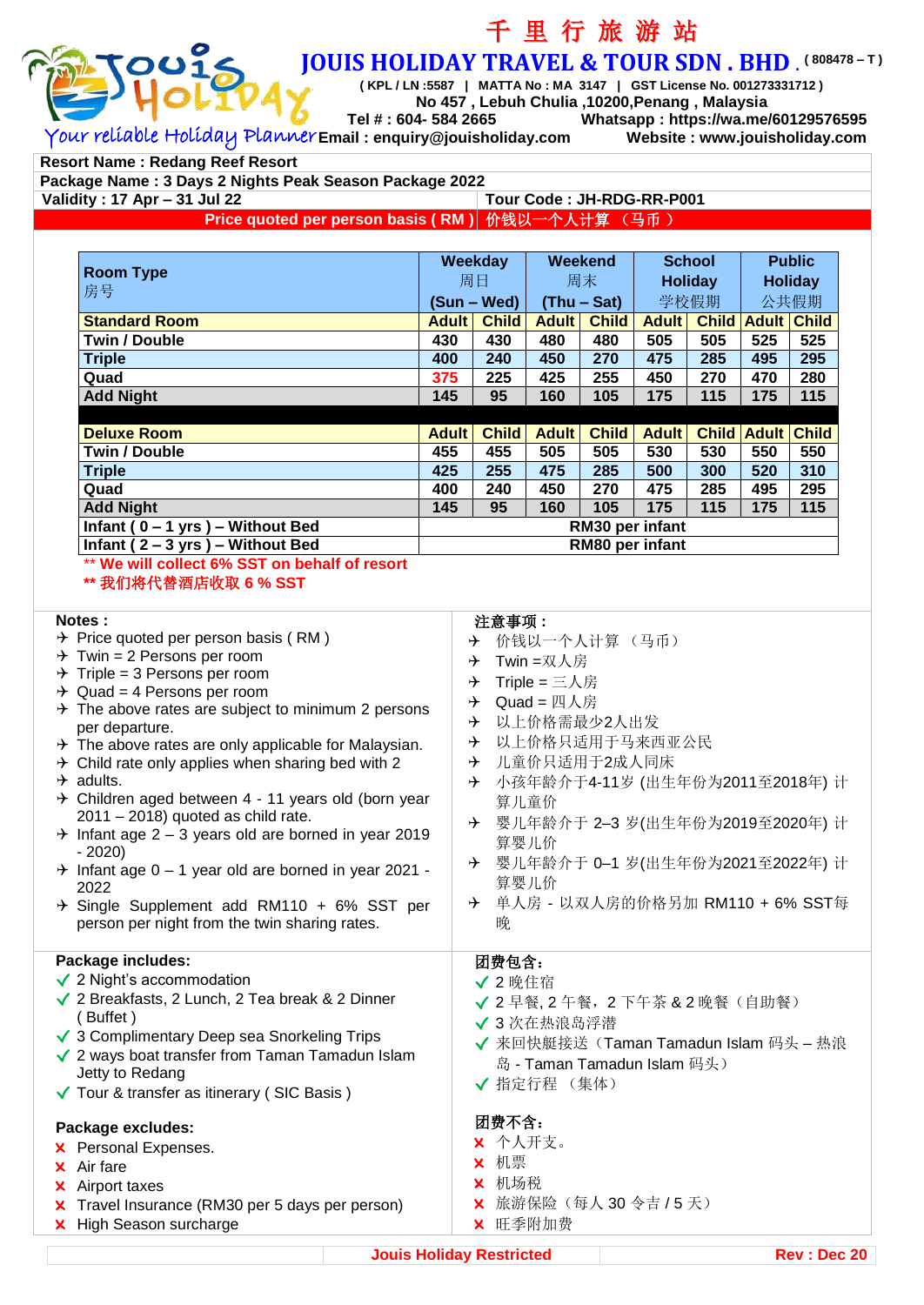| Tel #: 604- 584 2665<br>Your reliable Holiday Planner Email: enquiry@jouisholiday.com                                                                                                                                                                                                                                                                                                                                 | <b>JOUIS HOLIDAY TRAVEL &amp; TOUR SDN. BHD. (808478-T)</b><br>(KPL / LN :5587   MATTA No : MA 3147   GST License No. 001273331712)<br>No 457, Lebuh Chulia, 10200, Penang, Malaysia<br>Whatsapp: https://wa.me/60129576595<br>Website: www.jouisholiday.com |
|-----------------------------------------------------------------------------------------------------------------------------------------------------------------------------------------------------------------------------------------------------------------------------------------------------------------------------------------------------------------------------------------------------------------------|--------------------------------------------------------------------------------------------------------------------------------------------------------------------------------------------------------------------------------------------------------------|
| Entry visa application (if applicable)<br>×.<br>Marine Park Fees (Malaysian: RM5 per adult,<br>×.<br>RM2 per child; non-Malaysian: RM30 per adult,<br>RM15 per child)<br>X Snorkeling equipment (RM10 per mask & snorkel,<br>RM15 per life jacket & RM25 per power mask)<br>X Tourism Tax RM10/room/night (Only applicable to<br>Non Malaysian)<br>X Taman Tamadun Islam Jetty Fees (RM5 per adult,<br>RM2 per child) | X 签证 (如需要)<br>海洋公园费(马来西亚公民:成人每人马币5元,<br>×.<br>儿童马币 2; 外国游客: 成人每人马币 30 元, 儿童<br>马币 15)<br>X 浮潜设备 (普通蛙镜马币 10元, 救生衣马币 15元,<br>有度蛙镜马币 25元)。<br>旅游税每间房每晚马币 10元 (只限外国游客).<br>Taman Tamadun Islam 码头费 (成人每人马币 5<br>元,儿童马币2)                                         |
| <b>Peak Season 旺季:</b>                                                                                                                                                                                                                                                                                                                                                                                                |                                                                                                                                                                                                                                                              |

千 里 行 旅 游 站

| Festival / 节庆                | Date / 日期                  |
|------------------------------|----------------------------|
| Weekend / 周末                 | <b>Thursday - Saturday</b> |
|                              | 05 May - 07 May 22         |
| <b>School Holiday / 学校假期</b> | $02$ Jun – 03 Jun 22       |
|                              | 07 Jun - 11 Jun 22         |
|                              | 18 Apr – 19 Apr 22         |
|                              | 29 Apr - 04 May 22         |
| <b>Public Holiday / 公假</b>   | 13 May - 16 May 22         |
|                              | 04 Jun - 06 Jun 22         |
|                              | 08 Jul - 11 Jul 22         |
|                              | 29 Jul - 31 Jul 22         |

| Pick up Service 接送服务                                        | Adult / 成人<br><b>RM</b> | <b>Child / 小孩</b><br><b>RM</b> |
|-------------------------------------------------------------|-------------------------|--------------------------------|
| KT Bus Terminal / Hotel - Taman Tamadun Islam Jetty (2 Way) | 40                      | 40                             |
| KT Airport – Taman Tamadun Islam Jetty (2 Way)              | 40                      | 40                             |
| ** We will collect 6% SST on behalf of resort               |                         |                                |

# **\*\*** 我们将代替酒店收取 **6% SST**

| Boat Schedule 船时间表                        | Time / 时间       |
|-------------------------------------------|-----------------|
| Taman Tamadun Islam Jetty - Redang Island | 9 am            |
| Redang Island - Taman Tamadun Islam Jetty | 7.30 am & 12 pm |
| *** First come first serve basis.         |                 |

#### **Jouis Holiday Restricted <b>Rev** : Dec 20 **Itinerary :** 行程简介 **Day 1** Registration at Jetty Check In Point for Luggage check in  $\#$  Edult R  $\#$  Estimate in 在码头报到以及行李托运 09:00am Boat transfer to Redang island, meet & greet at arrival hall 乘船到热浪岛 10:30am Arrived Redang Island , our friendly staff will assist you to check in 抵达背山面海的热浪岛渡假村后,通晓华,英,国语的服务员将协助贵宾们办理登记手续。 12noon – 02:00pm Lunch 午餐 01:00pm After check in , free and leisure 领取房间钥匙过后自由活动 02:30pm First snorkeling trip around the island. You may dive, snorkel, or swim along the island. The underwater world is rich with beautiful marine life. Our snorkeling guide will assist you during the trip . 浮潜中心集合,由我们的监护员带领大家出海浮潜,观赏神秘美丽的海底世界。不谙水性者可 要求监护员特别照顾 ,安全第一。